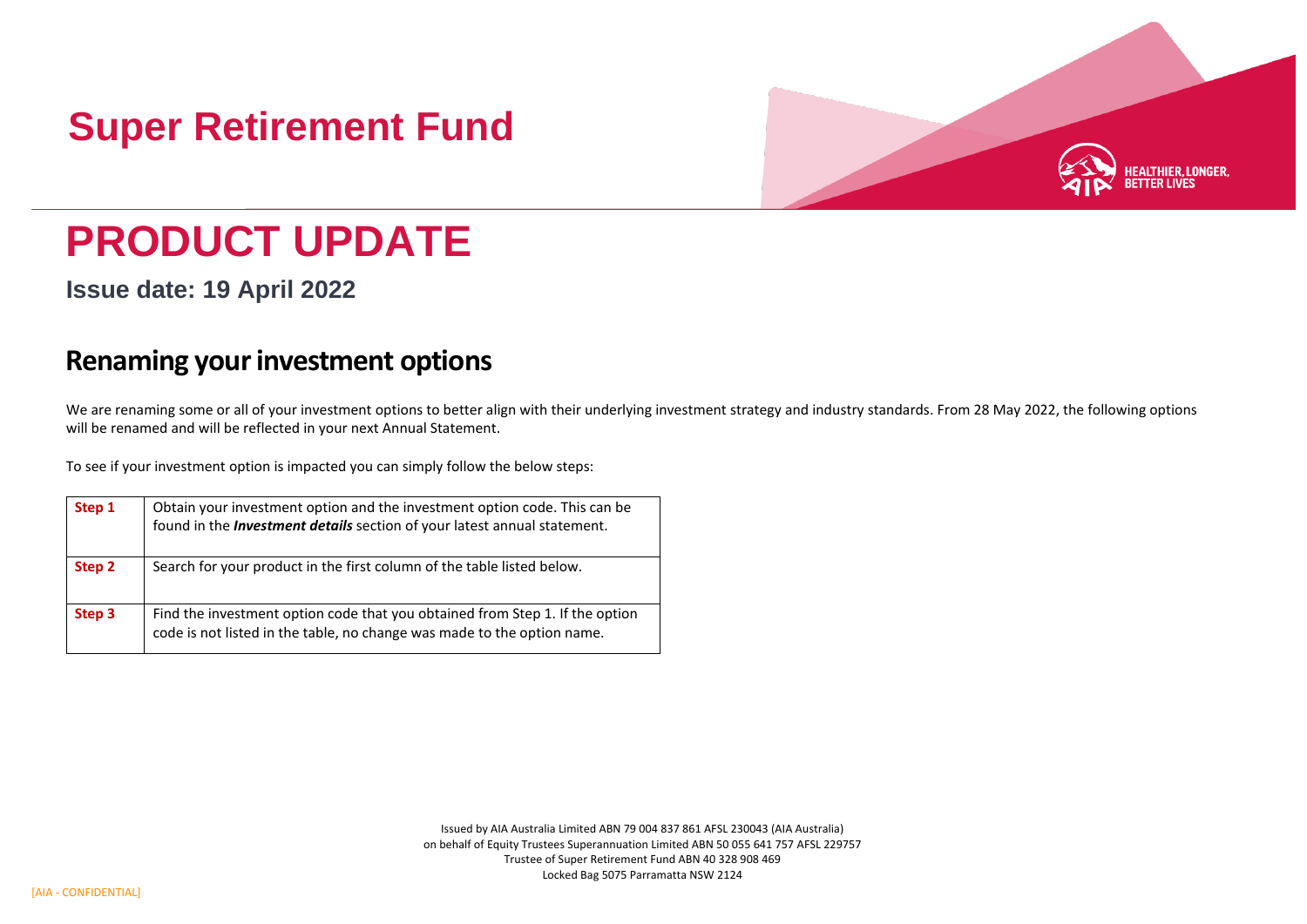## **Table of investment option name changes**

The table below lists the investment options for each product that have had a change in name. If your investment option is not shown, there is no change to the name for that investment option.

| <b>Product name</b>             | Option code            | Previous option name                 | New option name                    |
|---------------------------------|------------------------|--------------------------------------|------------------------------------|
| Flexible Income Retirement Plan | <b>FECAPSF</b>         | Capital Safe                         | Capital Stable                     |
|                                 | <b>FEPACAS</b>         | Cash                                 | <b>Guaranteed Cash</b>             |
|                                 | <b>FEGRWTH</b>         | Growth                               | High Growth                        |
|                                 | <b>FECPGTD</b>         | Capital Guaranteed                   | Capital Guaranteed (Participating) |
|                                 | FEPAEQU                | <b>Australian Equities</b>           | Multi-Manager Australian Share     |
|                                 | <b>FEPAFIX</b>         | Australian Fixed Interest            | Multi-Manager Fixed Income         |
|                                 | <b>FEPIEQU</b>         | International Equities               | Multi-Manager Global Share         |
| Life Umbrella Super             | 1LUS                   | Life Umbrella Super                  | Capital Guaranteed (Participating) |
| Lifebuilder Superannuation      | BALGPS <sup>1</sup>    | Balanced                             | Growth                             |
|                                 | EQPGPS <sup>2</sup>    | <b>Equity Profile</b>                | High Growth                        |
| Living Money                    | 4CMG                   | Consensus Managed                    | Growth                             |
|                                 | 4CSH                   | Capital Guaranteed Cash              | Guaranteed Cash                    |
|                                 | 4CST                   | Consensus Stable                     | Capital Stable                     |
|                                 | 4EQY                   | Australian Equities                  | Multi-Manager Australian Share     |
|                                 | 4FIX                   | <b>Fixed Interest</b>                | Multi-Manager Fixed Income         |
|                                 | 4INT                   | International                        | Multi-Manager Global Share         |
|                                 | 4MGD                   | Managed                              | Growth                             |
|                                 | 4STB                   | Stable                               | Capital Stable                     |
| Managed Investment SuperPlan    | $SM\_PROT3$            | SM Managed Growth Protected Units    | Growth                             |
|                                 | SM UNPROT <sup>3</sup> | SM Managed Growth Unprotected Units  | Growth                             |
| Managed Personal SuperPlan      | SM_UNPROT <sup>3</sup> | SM Managed Growth Unprotected Units  | Growth                             |
|                                 | SM_PROT3               | SM Managed Growth Protected Units    | Growth                             |
|                                 | SG_PROT                | SG Guaranteed Cash Protected Units   | Guaranteed Cash                    |
|                                 | SG_UNPROT              | SG Guaranteed Cash Unprotected Units | Guaranteed Cash                    |
| Master Fund Superannuation      | <b>SCAPSF</b>          | Capital Safe                         | Capital Stable                     |

 $1$  Option code has been replaced and is now B93SG

<sup>2</sup> Option code has been replaced and is now EP93SG

 $3$  Option code has been replaced and is now CQ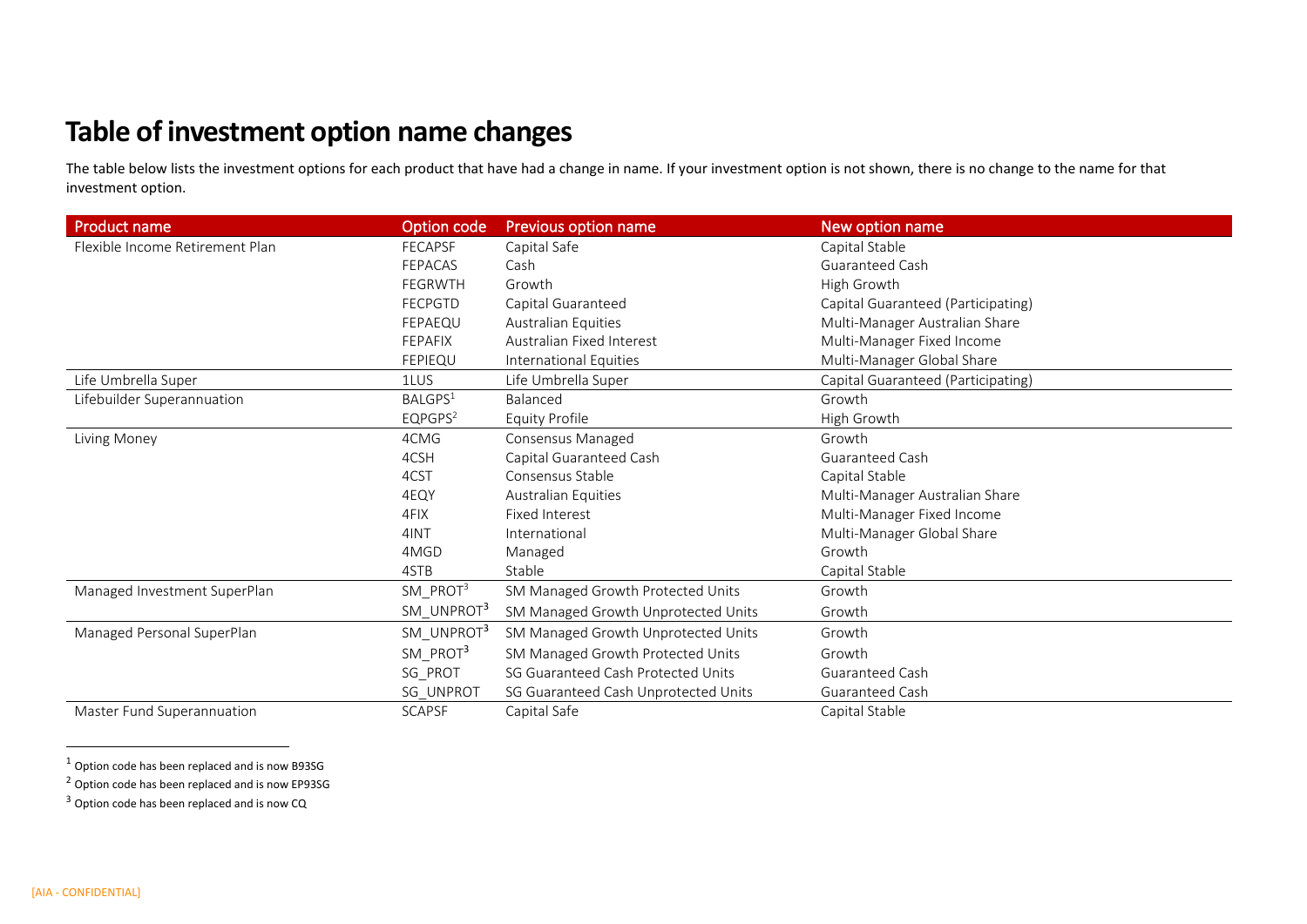| <b>Product name</b>                     | Option code    | <b>Previous option name</b>   | New option name                                             |
|-----------------------------------------|----------------|-------------------------------|-------------------------------------------------------------|
|                                         | <b>SDISCR</b>  | Balanced                      | Growth                                                      |
|                                         | SPACAS         | Cash                          | Guaranteed Cash                                             |
|                                         | SGRWTH         | Growth                        | High Growth                                                 |
|                                         | <b>SCPGTD</b>  | Capital Guaranteed            | Capital Guaranteed (Participating)                          |
|                                         | SPAEQU         | <b>Australian Equities</b>    | Multi-Manager Australian Share                              |
|                                         | SPAFIX         | Australian Fixed Interest     | Multi-Manager Fixed Income                                  |
|                                         | SPIEQU         | International Equities        | Multi-Manager Global Share                                  |
| Money Plan Super                        | 6SMY           | Money Plan                    | Capital Guaranteed (Capital Guaranteed (Non-Participating)) |
| PensionSelect                           | JE.            | Cap Defensive                 | Capital Defensive                                           |
| Personal Superannuation & Rollover Plan | PB             | <b>Balanced Fund</b>          | Balanced                                                    |
|                                         | M <sub>3</sub> | Managed Fund                  | Growth                                                      |
|                                         | PG             | Growth Fund                   | High Growth                                                 |
|                                         | PS             | Aust. Shares Fund             | Multi-Manager Australian Share                              |
|                                         | R <sub>3</sub> | Savings Account               | Savings                                                     |
| Personal Superannuation Bond            | 1SUP           | Super Capital Guaranteed      | Capital Guaranteed (Participating)                          |
|                                         | 2CMG           | Consensus Managed             | Growth                                                      |
|                                         | 2CSH           | Capital Guaranteed Cash       | Guaranteed Cash                                             |
|                                         | 2EQY           | <b>Australian Equities</b>    | Multi-Manager Australian Share                              |
|                                         | 2FIX           | <b>Fixed Interest</b>         | Multi-Manager Fixed Income                                  |
|                                         | 2INT           | International                 | Multi-Manager Global Share                                  |
|                                         | 2MGD           | Managed                       | Growth                                                      |
|                                         | 2STB           | Stable                        | Capital Stable                                              |
|                                         | 2CST           | Consensus Stable              | Capital Stable                                              |
| Personal Superannuation Portfolio       | <b>SCAPSF</b>  | Capital Safe                  | Capital Stable                                              |
|                                         | <b>SDISCR</b>  | Balanced                      | Growth                                                      |
|                                         | SGRWTH         | Growth                        | High Growth                                                 |
|                                         | <b>SCPGTD</b>  | Capital Guaranteed            | Capital Guaranteed (Participating)                          |
|                                         | SPAEQU         | <b>Australian Equities</b>    | Multi-Manager Australian Share                              |
|                                         | SPAFIX         | Australian Fixed Interest     | Multi-Manager Fixed Income                                  |
|                                         | SPIEQU         | <b>International Equities</b> | Multi-Manager Global Share                                  |
| Personal SuperCARE                      | PC             | PC Capital Guaranteed         | Capital Guaranteed (Non-Participating)                      |
| PruPlan Plus Superannuation             | CGSUP5         | Capital Guaranteed            | Capital Guaranteed (Participating)                          |
| PruPlan Superannuation                  | CGSUP1         | Capital Guaranteed            | Capital Guaranteed (Participating)                          |
|                                         | CGSUP4         | Capital Guaranteed            | Capital Guaranteed (Participating)                          |
|                                         | CGSUP3         | Capital Guaranteed            | Capital Guaranteed (Participating)                          |

Issued by AIA Australia Limited ABN 79 004 837 861 AFSL 230043 (AIA Australia) on behalf of Equity Trustees Superannuation Limited ABN 50 055 641 757 AFSL 229757 Trustee of Super Retirement Fund ABN 40 328 908 469 Locked Bag 5075 Parramatta NSW 2124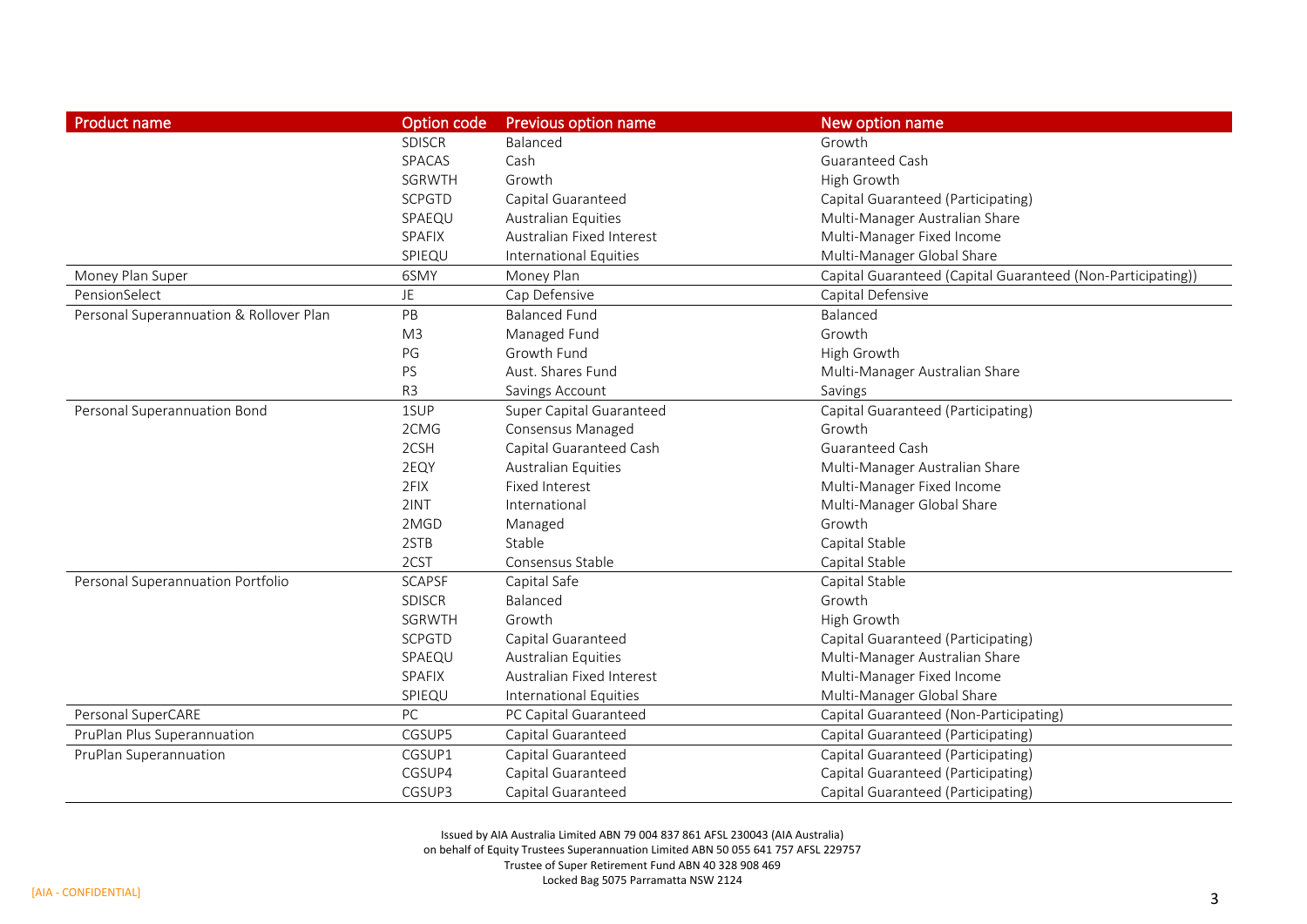| <b>Product name</b>                   | Option code         | <b>Previous option name</b>                | New option name                                    |
|---------------------------------------|---------------------|--------------------------------------------|----------------------------------------------------|
| PruPlan Superannuation "Unit-Linked"4 | PLAN5S              | Balanced                                   | Growth                                             |
| Retirement Accumulation Plan          | 1RAP                | Retirement Accumulation Plan               | Capital Guaranteed (Participating)                 |
| Retirement Investment Plan            | 1RIP                | Retirement Investment Plan                 | Capital Guaranteed (Participating)                 |
| Retirement Plus Account               | 9ACA                | Capital Guaranteed Cash Fund               | Guaranteed Cash                                    |
|                                       | 6ACG                | Capital Guaranteed                         | Capital Guaranteed (Non-Participating)             |
|                                       | 9AAE                | <b>Australian Equities</b>                 | Multi-Manager Australian Share                     |
|                                       | 9AMN                | Managed                                    | Growth                                             |
| <b>Retirement Saver</b>               | FK                  | FK Capital Secure                          | Capital Stable                                     |
|                                       | <b>NK</b>           | NK Balanced                                | Growth                                             |
|                                       | ${\sf C}{\sf K}$    | CK Managed Growth                          | Growth                                             |
| <b>Retirement Saver Series 2</b>      | <b>FK</b>           | FK Capital Secure                          | Capital Stable                                     |
|                                       | QK                  | QK Growth                                  | Growth                                             |
|                                       | <b>NK</b>           | NK Balanced                                | Growth                                             |
|                                       | UK                  | UK Guaranteed Cash                         | <b>Guaranteed Cash</b>                             |
| <b>Select Allocated Pension</b>       | <b>ECAPSF</b>       | Capital Safe                               | Capital Stable                                     |
|                                       | <b>EDISCR</b>       | Balanced                                   | Growth                                             |
|                                       | EPACAS              | Cash                                       | <b>Guaranteed Cash</b>                             |
|                                       | EGRWTH              | Growth                                     | High Growth                                        |
|                                       | ECOKAU              | Capital Guaranteed (Ex Cmf)                | Capital Guaranteed (Non-Participating)             |
|                                       | <b>ECPGTD</b>       | Capital Guaranteed                         | Capital Guaranteed Pension (Participating)         |
|                                       | EPAEQU              | <b>Australian Equities</b>                 | Multi-Manager Australian Share                     |
|                                       | EPAFIX              | Australian Fixed Interest                  | Multi-Manager Fixed Income                         |
|                                       | EPIEQU              | <b>International Equities</b>              | Multi-Manager Global Share                         |
|                                       | <b>EXFSOE</b>       | Stewart Investors Worldwide Sustainability | Stewart Investors Worldwide Leaders Sustainability |
| Select Personal Superannuation        | <b>SCAPSF</b>       | Capital Safe                               | Capital Stable                                     |
|                                       | <b>SXCCMS</b>       | Consensus Stable                           | Capital Stable                                     |
|                                       | <b>SDISCR</b>       | Balanced                                   | Growth                                             |
|                                       | <b>SXCCNM</b>       | Consensus Managed                          | Growth                                             |
|                                       | SPACAS              | Cash                                       | <b>Guaranteed Cash</b>                             |
|                                       | SGRWTH              | Growth                                     | High Growth                                        |
|                                       | <b>SCOKAT</b>       | Capital Guaranteed Fund (Ex Cmf)           | Capital Guaranteed (Non-Participating)             |
|                                       | SCOLFG <sup>5</sup> | Capital Guaranteed Fund (Ex Masterpac)     | Capital Guaranteed (Non-Participating)             |

<sup>4</sup> Option code has been replaced and is now B93SG

<sup>5</sup> Option code has been replaced and is now SCOKAT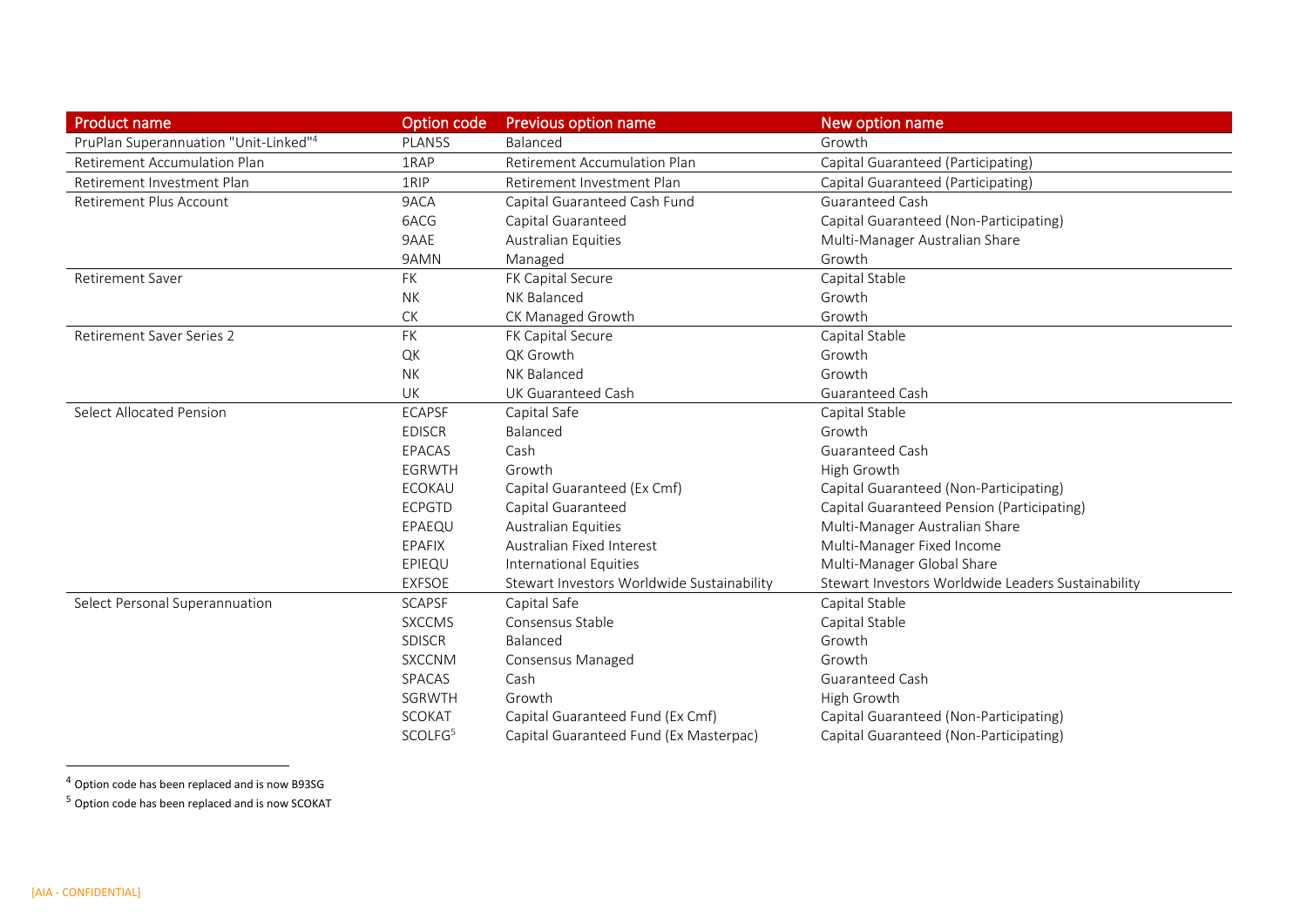| <b>Product name</b>                 | Option code         | <b>Previous option name</b>                | New option name                                    |
|-------------------------------------|---------------------|--------------------------------------------|----------------------------------------------------|
|                                     | <b>SCPGTD</b>       | Capital Guaranteed                         | Capital Guaranteed (Participating)                 |
|                                     | SPAEQU              | <b>Australian Equities</b>                 | Multi-Manager Australian Share                     |
|                                     | SPAFIX              | Australian Fixed Interest                  | Multi-Manager Fixed Income                         |
|                                     | SPIEQU              | International Equities                     | Multi-Manager Global Share                         |
|                                     | <b>SXFSOE</b>       | Stewart Investors Worldwide Sustainability | Stewart Investors Worldwide Leaders Sustainability |
| Superannuation Bond (ED3, EE3, EG3) | 6SBD                | <b>Superannuation Bond</b>                 | Capital Guaranteed (Non-Participating)             |
|                                     | 6SCG                | Capital Guaranteed                         | Capital Guaranteed (Non-Participating)             |
|                                     | 7SAE                | <b>Australian Equities</b>                 | Multi-Manager Australian Share                     |
|                                     | 7SMN                | Managed                                    | Growth                                             |
|                                     | 7SIE                | <b>International Equities</b>              | Multi-Manager Global Share                         |
|                                     | 7SCA                | Capital Guaranteed Cash Fund               | Guaranteed Cash                                    |
| Superannuation Bond (CYPPS)         | BALASG <sup>6</sup> | Balanced                                   | Growth                                             |
|                                     | BALI-S <sup>6</sup> | Balanced                                   | Growth                                             |
|                                     | BOND5S <sup>6</sup> | Balanced                                   | Growth                                             |
|                                     | B93SG               | Balanced                                   | Growth                                             |
|                                     | CAPFSG              | Cash                                       | Guaranteed Cash                                    |
|                                     | FI93SG <sup>7</sup> | Cash                                       | <b>Guaranteed Cash</b>                             |
|                                     | EPSG <sup>8</sup>   | <b>Equity Profile</b>                      | High Growth                                        |
|                                     | EP93SG              | <b>Equity Profile</b>                      | High Growth                                        |
|                                     | CGSUP1              | Capital Guaranteed                         | Capital Guaranteed (Participating)                 |
| Superannuation Bond "S" Series      | SBALSG <sup>6</sup> | Balanced                                   | Growth                                             |
|                                     | SCPFSG <sup>7</sup> | Cash                                       | Guaranteed Cash                                    |
|                                     | SEPSG <sup>8</sup>  | <b>Equity Profile</b>                      | High Growth                                        |
| SuperFlex Superannuation            | CGSUP5              | Capital Guaranteed                         | Capital Guaranteed (Participating)                 |
| SuperGuaranteeCARE                  | $S^9$               | S Managed Growth                           | Growth                                             |
|                                     | GC                  | <b>GC Capital Guaranteed</b>               | Capital Guaranteed (Non-Participating)             |
| SuperLink                           | CL                  | CL Managed Growth                          | Growth                                             |
| SuperLink Plus Series 2             | CL                  | CL Managed Growth                          | Growth                                             |
| SuperLink Plus Series 3             | $S^9$               | S Managed Growth                           | Growth                                             |
| SuperPlan Superannuation            | CGSUP5              | Capital Guaranteed                         | Capital Guaranteed (Participating)                 |

 $<sup>6</sup>$  Option code has been replaced and is now B93SG</sup>

<sup>7</sup> Option code has been replaced and is now CAPFSG

<sup>8</sup> Option code has been replaced and is now EP93SG

 $9$  Option code has been replaced and is now CQ

Issued by AIA Australia Limited ABN 79 004 837 861 AFSL 230043 (AIA Australia) on behalf of Equity Trustees Superannuation Limited ABN 50 055 641 757 AFSL 229757 Trustee of Super Retirement Fund ABN 40 328 908 469 Locked Bag 5075 Parramatta NSW 2124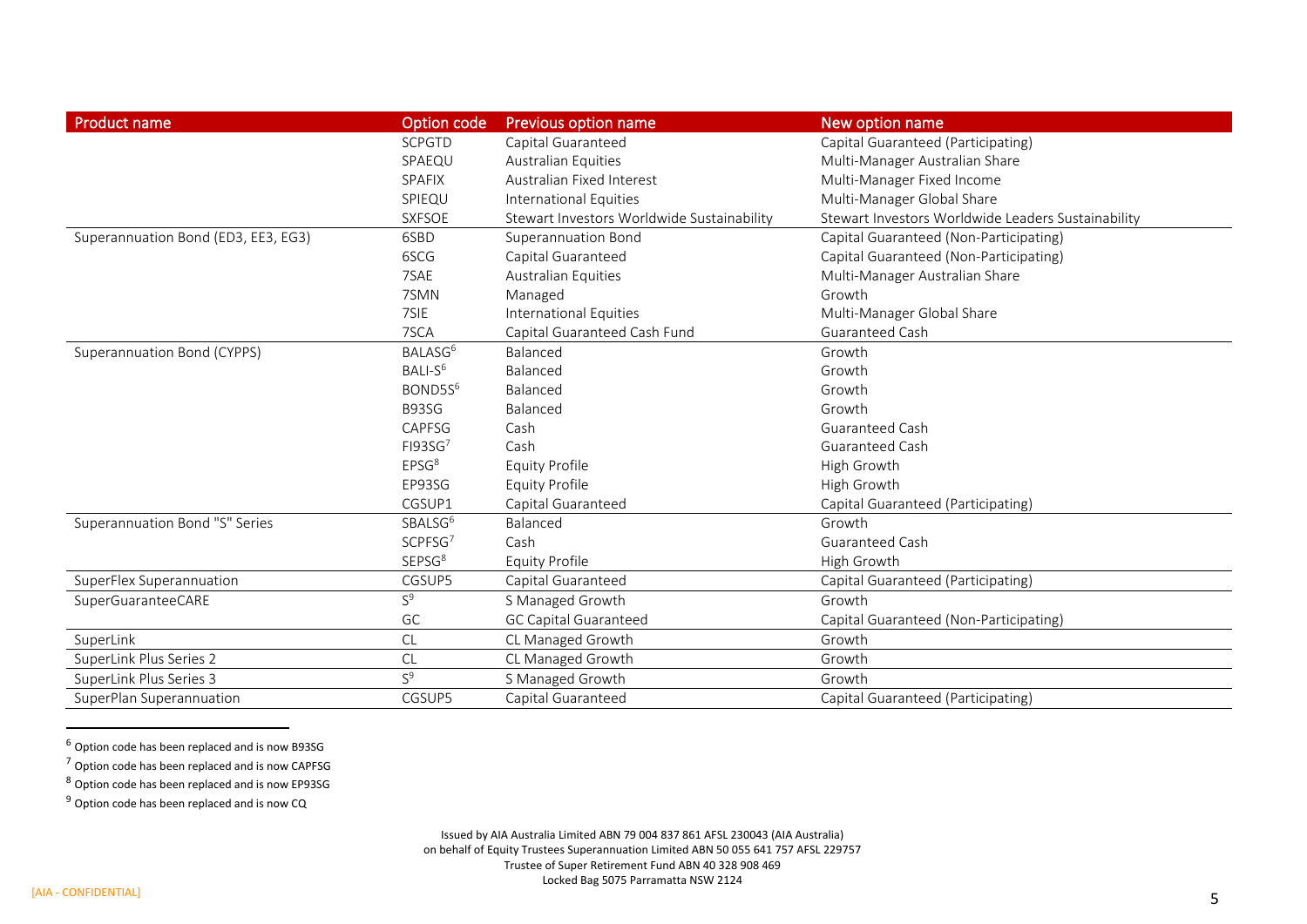| <b>Product name</b>             | Option code          | <b>Previous option name</b> | New option name                        |
|---------------------------------|----------------------|-----------------------------|----------------------------------------|
| SuperSelect                     | FE.                  | Cap Defensive               | Capital Defensive                      |
| SuperUnits                      | SU                   | SU Managed Growth           | Growth                                 |
| SuperWise Series 4              | CQ                   | CQ Managed Growth           | Growth                                 |
|                                 | K                    | K Capital Guaranteed        | Capital Guaranteed (Non-Participating) |
| SuperWise Series 5              | <b>FQ</b>            | FQ Capital Secure           | Capital Stable                         |
|                                 | CQ                   | CQ Managed Growth           | Growth                                 |
|                                 | UQ                   | UQ Guaranteed Cash          | Guaranteed Cash                        |
|                                 | K                    | K Capital Guaranteed        | Capital Guaranteed (Non-Participating) |
| Umbrella Financial Plan Super   | 1SUU                 | Super Capital Guaranteed    | Capital Guaranteed (Participating)     |
|                                 | 2CSU                 | Capital Guaranteed Cash     | <b>Guaranteed Cash</b>                 |
|                                 | 2EQU                 | Australian Equities         | Multi-Manager Australian Share         |
|                                 | 2FIU                 | <b>Fixed Interest</b>       | Multi-Manager Fixed Income             |
|                                 | 2INU                 | International               | Multi-Manager Global Share             |
|                                 | 2MGU                 | Managed                     | Growth                                 |
|                                 | 2STU                 | Stable                      | Capital Stable                         |
| Umbrella Investment Plan Super  | 1SUU                 | Super Capital Guaranteed    | Capital Guaranteed (Participating)     |
|                                 | 2CSU                 | Capital Guaranteed Cash     | Guaranteed Cash                        |
|                                 | 2EQU                 | <b>Australian Equities</b>  | Multi-Manager Australian Share         |
|                                 | 2FIU                 | <b>Fixed Interest</b>       | Multi-Manager Fixed Income             |
|                                 | 2INU                 | International               | Multi-Manager Global Share             |
|                                 | 2MGU                 | Managed                     | Growth                                 |
|                                 | 2STU                 | Stable                      | Capital Stable                         |
| Wealth Portfolio Superannuation | CAPGS <sup>10</sup>  | Capital Stable Growth       | Capital Stable                         |
|                                 | BALGPS <sup>11</sup> | Balanced                    | Growth                                 |
|                                 | BALGS <sup>12</sup>  | <b>Balanced Growth</b>      | Growth                                 |
|                                 | EQPGPS <sup>13</sup> | Equity Profile              | High Growth                            |
|                                 | EQPGS <sup>14</sup>  | Equity Profile Growth       | High Growth                            |
|                                 | CGSUP1               | Capital Guaranteed          | Capital Guaranteed (Participating)     |
|                                 | CGSUP5               | Capital Guaranteed          | Capital Guaranteed (Participating)     |

 $10$  Option code has been replaced and is now CS93SG

 $11$  Option code has been replaced and is now B93SG

 $12$  Option code has been replaced and is now B93SG

<sup>13</sup> Option code has been replaced and is now EP93SG